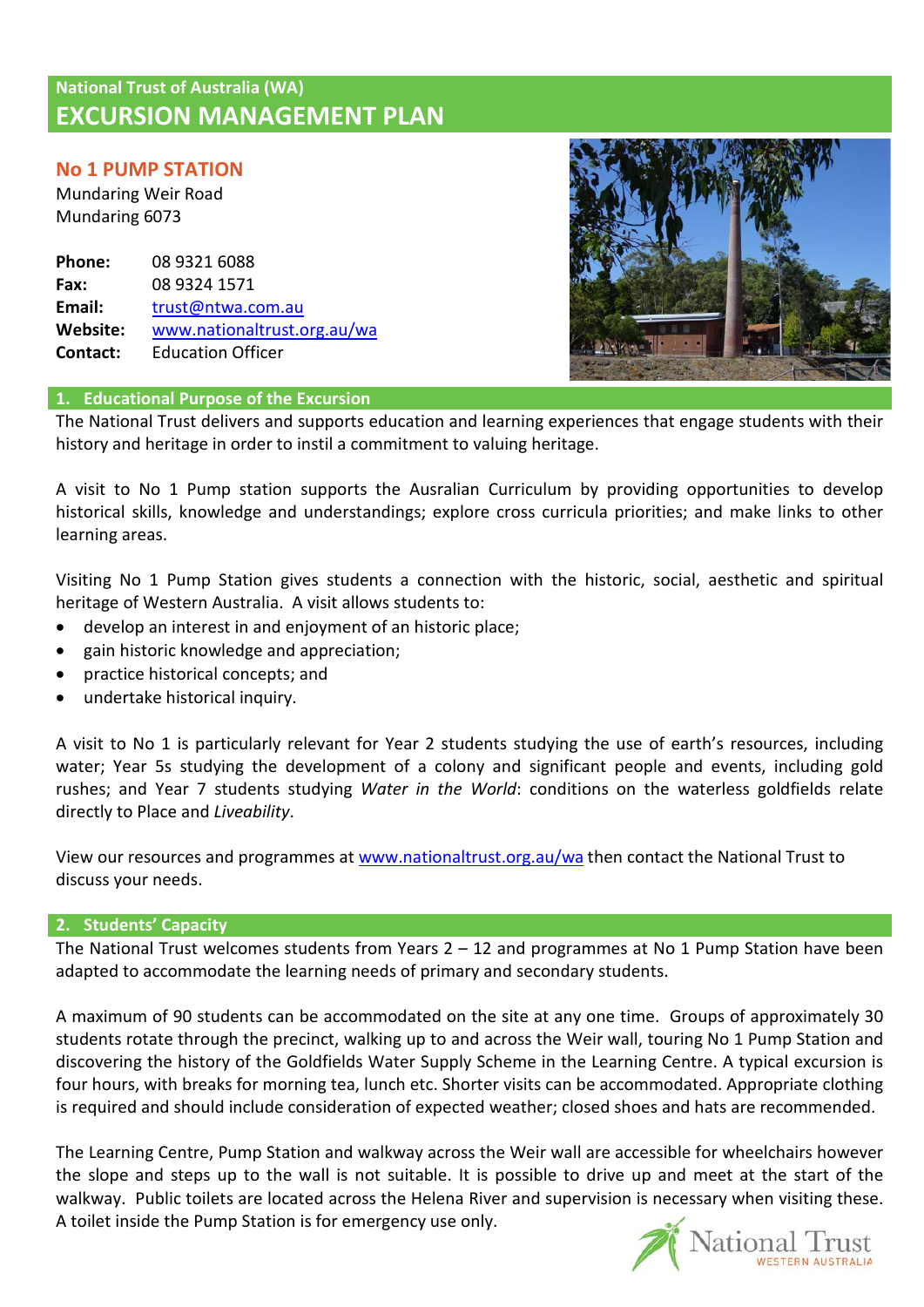#### **3. Supervisory Team**

Responsibility for maintaining student behaviour and welfare remains with the attending teacher. National Trust staff will lead, demonstrate, perform and present activities but will not undertake any roles in a supervisory context.

It is the responsibility of the school to develop a supervisory team that meets their specific requirements, in line with the recommendation for supervision outlined in this document. Suggested school supervisory teams consist of:

- K Year 3: 1 adult to 5 students
- $Yr 4 7$ : 1 adult to 10 students
- $Yr 8 12$ : 1 adult to 15 students

The school supervisory team is asked to prepare students for an excursion to this venue using the briefing information provided within this document, and must accompany the students throughout the visit to actively monitor behaviour and intervene as necessary.

The recommended ratios may vary according to the needs of your students. Please advise if you have students with special needs so we can attempt to maximise the benefit of their visit.

The National Trust advises school staff to familiarise themselves with the site before bringing a group.

#### **4. Supervision Strategies**

The development of appropriate supervision strategies is the responsibility of individual schools. The school supervisory team must accompany the students throughout the visit to actively monitor behaviour and intervene as necessary. Your group may be divided into smaller groups. In line with Department Policy, it is recommended that supervisors not be permitted to take their own children on an excursion, unless the children are members of the student group for whom the excursion is intended.

# **5. Identification of Excursion Participants**

Identification of excursion participants is the responsibility of the school, however we require students and school supervisory team members to be easily identifiable for both identification and education and learning activities with the National Trust. Suggestions include name tags, school uniform if appropriate for the activities, small group identification. Name tags may assist in personalising the experience but their use is at the discretion of the school.

## **6. Communication Strategies**

It is advisable that school staff collaborate with National Trust staff to identify a central meeting point and communicate this clearly to students at the beginning of the excursion. National Trust staff member work to a timetable for the day's activities so that groups come together for breaks if scheduled and at the conclusion of the visit.

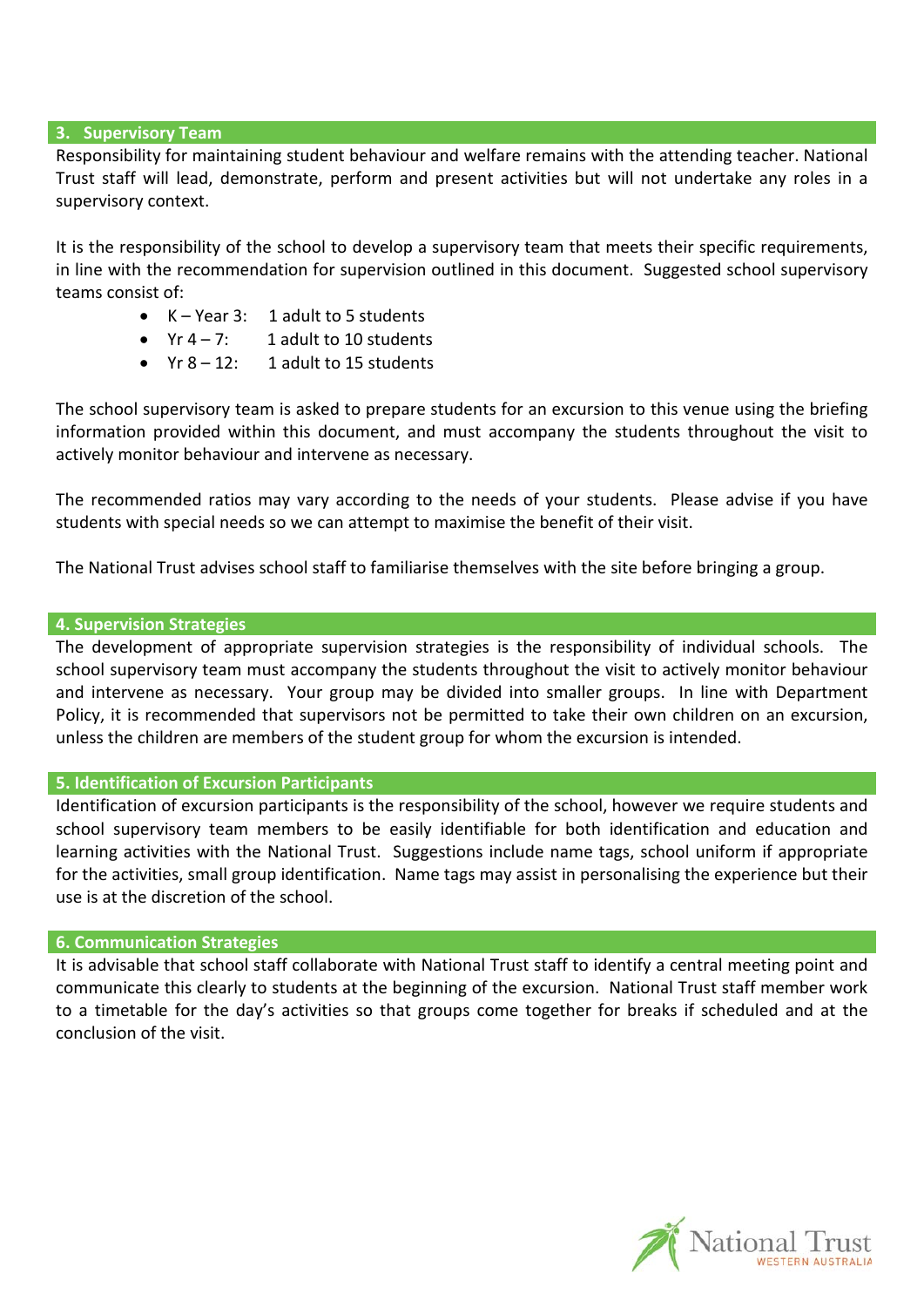#### **7. Briefing Students and Supervisors**

Prior to a visit to No 1 Pump station, teachers can prepare students for the experience by:

- discussing an appropriate code of conduct for students;
- establishing clear supervision strategies;
- discussing emergency procedures consistent with the emergency response plan for the property; and
- talking to students about the heritage value of this venue.

At the beginning of each visit National Trust staff will inform the school supervisory team and students of:

- their responsibilities and obligations;
- location of the toilets;
- rules for the visit including boundaries;
- emergency procedures; and
- the heritage value of this venue.

Lunches may be left inside the Learning Centre or the Pump Station for the duration of the visit; it is recommended that valuables are not brought on the excursion. Property that is left unattended is done so at student and visitors own risk and no responsibility for loss or damage is accepted by the National Trust.

## **8. Travel Arrangements**

Transportation to and from the venue is the responsibility of the school. There is parking for cars and buses within the precinct. Access to the car park is from Mundaring Weir Road on the southern side of the Weir itself. The National Trust accepts no responsibility for transport left unattended.

#### **9. Venue / Site for the Excursion**

The Goldfields Water Supply Scheme, designed by CY O'Connor, was originally built to transfer water from the Perth hills to the goldfields of Western Australia; a distance of 560 kilometres. The scheme was opened in 1903 by Sir John Forrest and still operates today. No 1 Pump Station was the first of eight steam pump stations and is located at the base of Mundaring Weir. The precinct includes the original Pump Station, Mundaring Weir wall, Water Corporation's Operations building, the Upper and Lower Valve Houses and other operational buildings. An onsite Learning Centre is specifically designed for accommodating students. The precinct is a water catchment area and is governed by rules and regulations.

## **10. External Providers**

#### Clearances

National Trust Education Officers, Presenters and Assistants hold current *"Working with Children Checks"*  and cards can be provided on request.

## Current Accreditations and Qualifications

National Trust Education Officers hold tertiary qualifications and are experienced facilitators. All staff presenting our programmes at No 1 Pump Station are trained in the delivery of National Trust heritage education and learning programmes.

#### **11. Insurance Cover for Excursions**

Public Liability Insurance Insurer: RiskCover Amount: \$600 million

Professional Indemnity Insurance Insurer: RiskCover Amount: \$300 million

Certificates of Currency will be provided upon request.

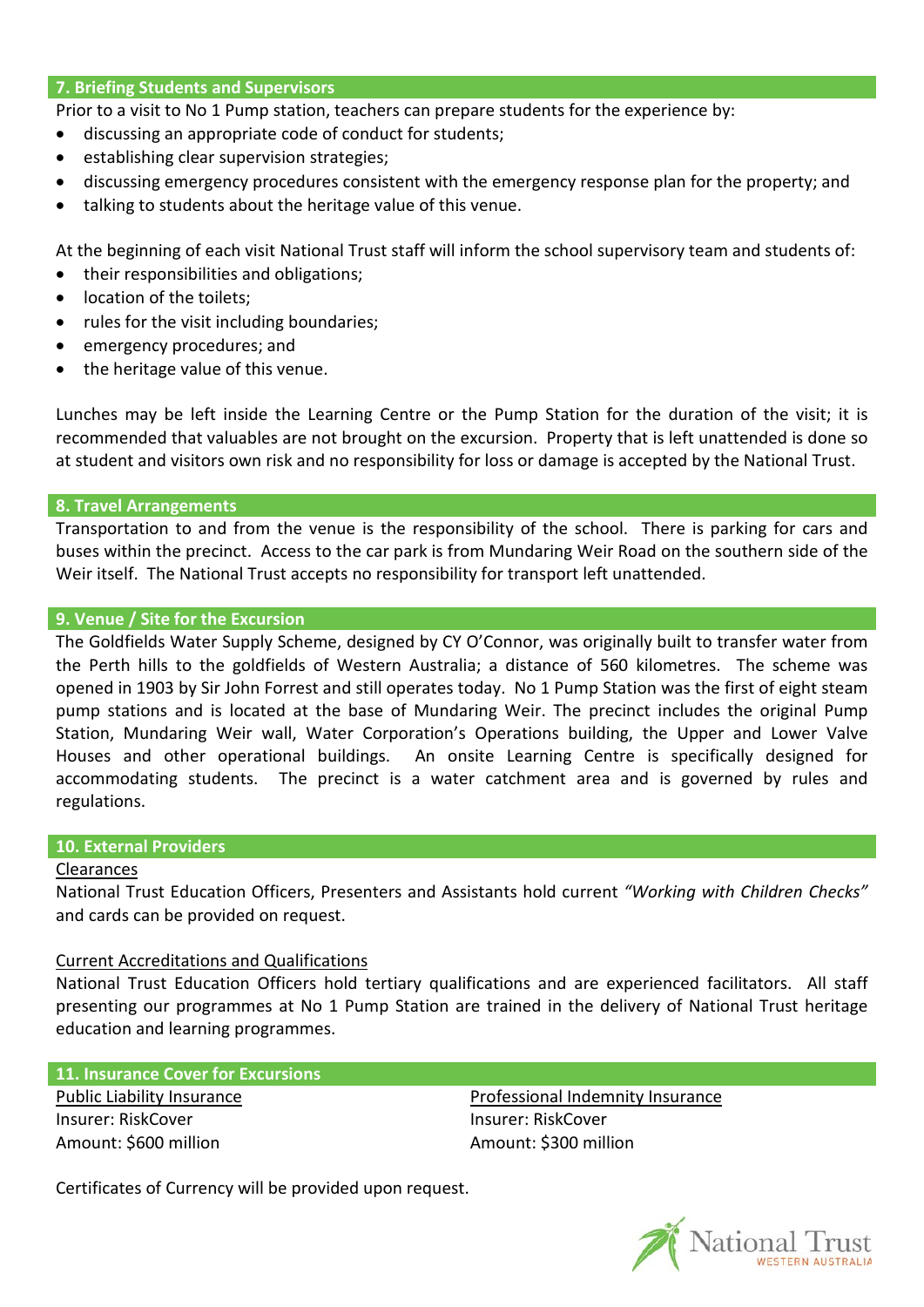#### **12. Students who are Billeted**

The National Trust takes no responsibility for the billeting of students and does not provide overnight accommodation at No 1 Pump Station.

#### **13. Emergency Response Planning**

Schools will have their own Emergency Response Plan pertaining to the particular needs of their students. Teachers can increase safety by ensuring they meet the minimum supervision requirements and by strongly encouraging students to remain with their groups at all times.

Communication between the school and staff visiting No 1 Pump Station is the responsibility of the school. The National Trust recommends the school supervisory team has access to a mobile telephone that they can be contacted on, and which they can use to make telephone calls. Should the school need to contact their staff during a visit they may telephone No 1 Pump Station on 08 9295 2455 or head office on 08 9321 6088.

No 1 Pump Station has an emergency response plan in place. The Evacuation Procedure is available on request by telephoning 08 9321 6088.

In the event of a site emergency, school supervisory teams are required to follow the directions of National Trust staff. In the event of an evacuation teachers will be required to conduct a roll call and must notify National Trust staff immediately if any students are missing.

It is suggested that school staff have access to a list of names of participating students, contact numbers, students' medical information and relevant health information of supervisors. It is recommended that school staff carry a First Aid kit with them during the excursion. It is the responsibility of the school to provide first aid to students. National Trust staff will assist if possible.

## **14. Detailed Cost of the Excursion**

Full details are available by contacting National Trust Education Officers on 08 9321 6088 or by emailing [trust@ntwa.com.au](mailto:trust@ntwa.com.au) All prices quoted are inclusive of GST. Staff and parents that accompany a school group are welcome and are free of charge. A minimum charge is applicable where numbers fall below the threshold. The National Trust will invoice your school after your visit so that only those students that attend the excursion are charged for.

## **15. Information to Parents for their Consent**

A *Parent Information and Consent Form* template is available for download from [Department of Education](http://det.wa.edu.au/policies/detcms/policy-planning-and-accountability/policies-framework/policies/excursions-policy-and-procedures.en?cat-id=3457100) Refer to Appendix F within the Excursion Policy v2.2. Adherence to these requirements is the responsibility of the school.

#### **Cancellations**

The National Trust will give 24 hours notice if your excursion needs to be cancelled due to unforeseen circumstances.

The National Trust appreciates 24 hours notice if the school needs to cancel due to weather, environmental conditions or unforeseen circumstances. Same day cancellations or failure to attend will incur a minimum charge.

**This information is effective from 31st January 2016** 

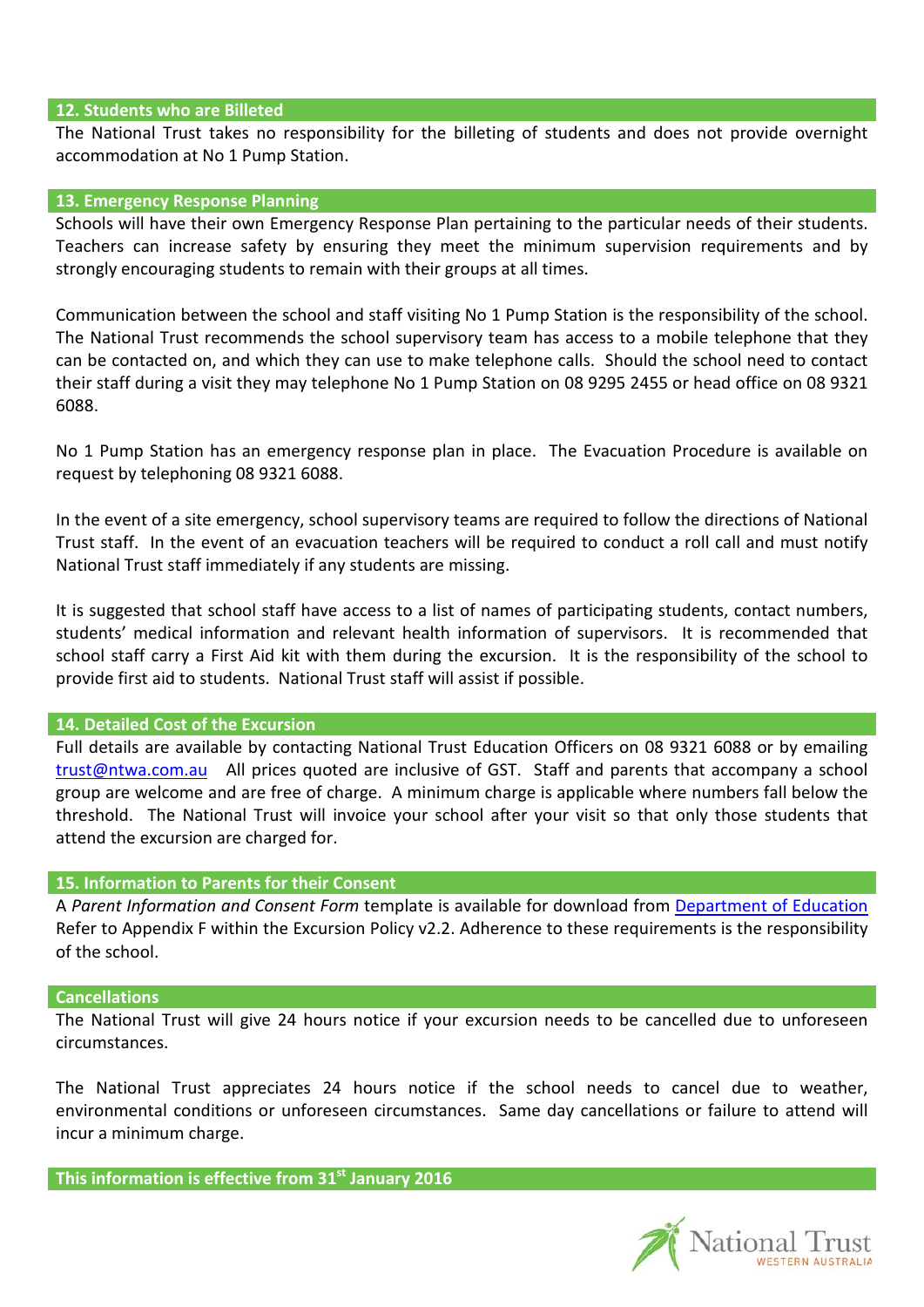

# **No 1 PUMP STATION EVACUATION PLAN**